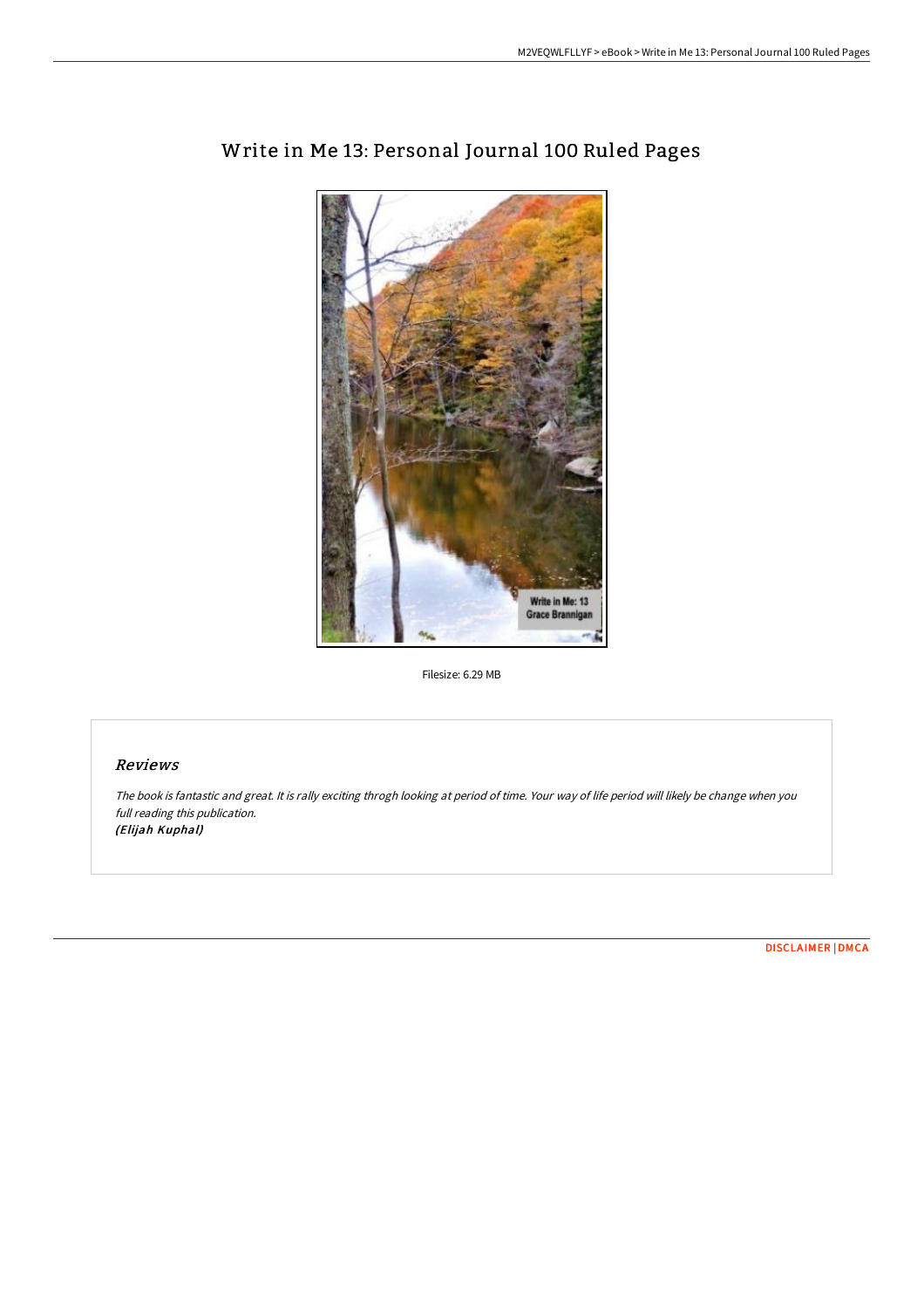# WRITE IN ME 13: PERSONAL JOURNAL 100 RULED PAGES



Createspace Independent Publishing Platform, 2016. PAP. Condition: New. New Book. Delivered from our UK warehouse in 4 to 14 business days. THIS BOOK IS PRINTED ON DEMAND. Established seller since 2000.

Read Write in Me 13: Per sonal [Journal](http://albedo.media/write-in-me-13-personal-journal-100-ruled-pages.html) 100 Ruled Pages Online B B [Download](http://albedo.media/write-in-me-13-personal-journal-100-ruled-pages.html) PDF Write in Me 13: Per sonal Journal 100 Ruled Pages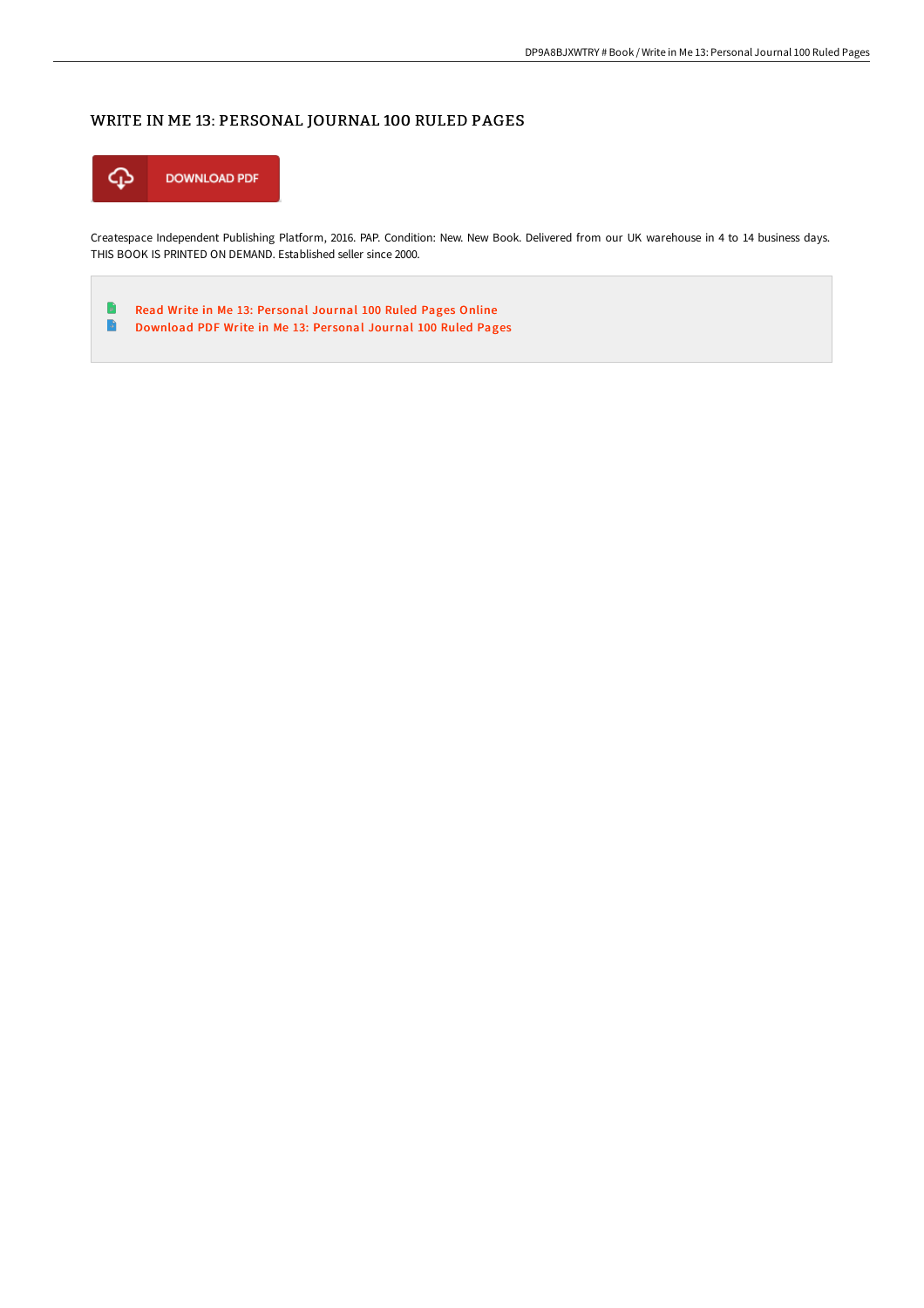# Other Kindle Books

#### Short Stories Collection I: Just for Kids Ages 4 to 8 Years Old

2013. PAP. Book Condition: New. New Book. Delivered from our UK warehouse in 3 to 5 business days. THIS BOOK IS PRINTED ON DEMAND. Established seller since 2000. [Download](http://albedo.media/short-stories-collection-i-just-for-kids-ages-4-.html) eBook »

## Short Stories Collection II: Just for Kids Ages 4 to 8 Years Old

2013. PAP. Book Condition: New. New Book. Delivered from our UK warehouse in 3 to 5 business days. THIS BOOK IS PRINTED ON DEMAND. Established seller since 2000. [Download](http://albedo.media/short-stories-collection-ii-just-for-kids-ages-4.html) eBook »

| _____<br>_ |
|------------|
|            |

### Short Stories Collection III: Just for Kids Ages 4 to 8 Years Old

2013. PAP. Book Condition: New. New Book. Delivered from our UK warehouse in 3 to 5 business days. THIS BOOK IS PRINTED ON DEMAND. Established seller since 2000. [Download](http://albedo.media/short-stories-collection-iii-just-for-kids-ages-.html) eBook »

## Short Stories Collection IV: Just for Kids Ages 4 to 8 Years Old

Paperback. Book Condition: New. This item is printed on demand. Item doesn't include CD/DVD. [Download](http://albedo.media/short-stories-collection-iv-just-for-kids-ages-4.html) eBook »

## The Book of Books: Recommended Reading: Best Books (Fiction and Nonfiction) You Must Read, Including the Best Kindle Books Works from the Best-Selling Authors to the Newest Top Writers

Createspace, United States, 2014. Paperback. Book Condition: New. 246 x 189 mm. Language: English . Brand New Book \*\*\*\*\* Print on Demand \*\*\*\*\*.This tome steers you to both the established best-selling authors and the newest... [Download](http://albedo.media/the-book-of-books-recommended-reading-best-books.html) eBook »